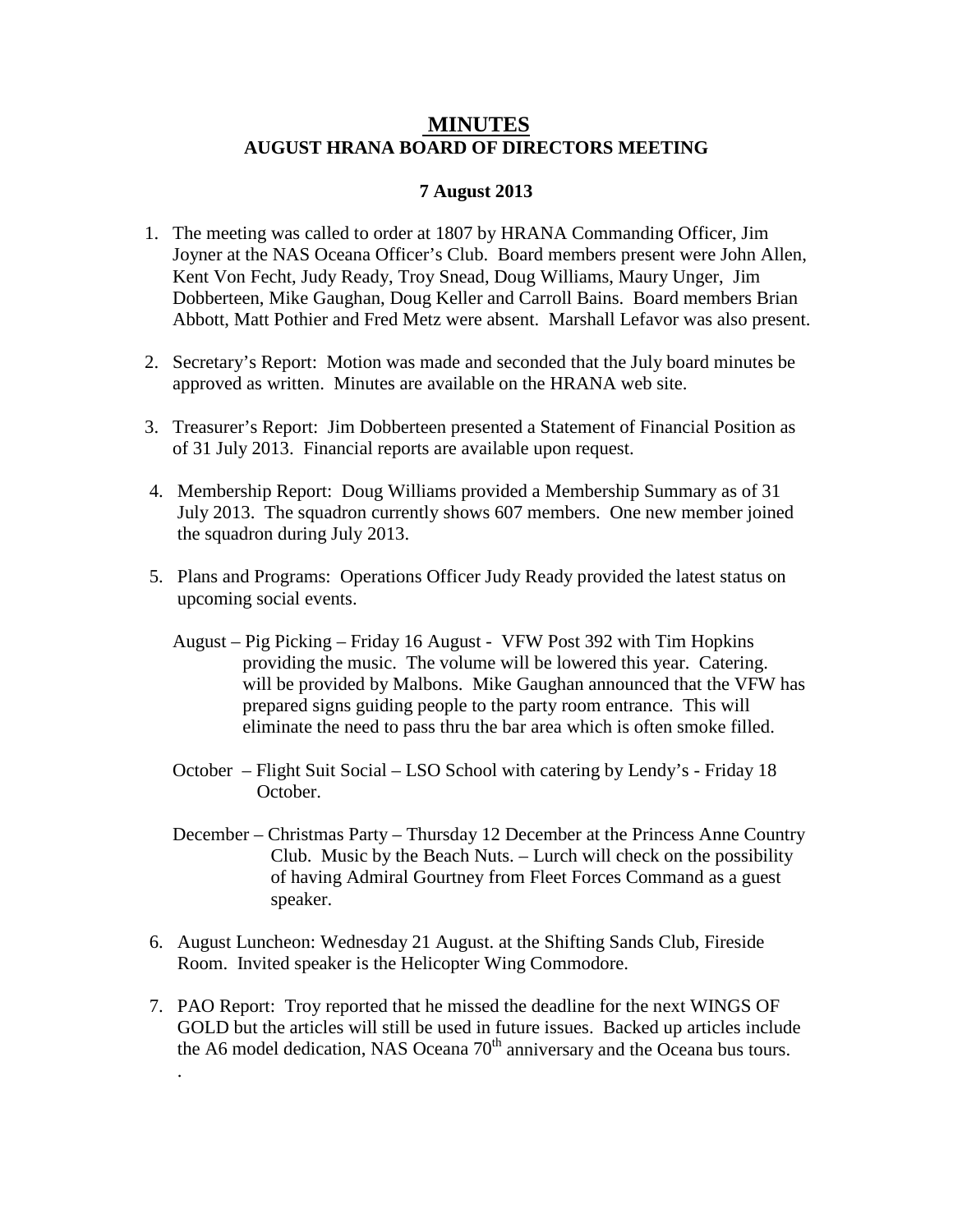8. Monument Report: Lurch and Carroll reported on two pending issues at the monument. The first issue concerned the location and format of the proposed A6 Tribute The board decided that it does not really belong at the monument because we would be paying special tribute to one particular aircraft out of the many that have served in Naval Aviation. Also, the format chosen by the Intruder Association would not survive in the outdoor ocean- front environment. nor does it fit in with the current design of the monument. The alternate design included a pylon similar to those at the street entrance to the monument which would be much more expensive than the current design. This would be at the ocean side of the monument with a SEAL Tribute pylon to balance out the location. It was also mentioned that the SEAL tribute does not really fit in with the monument theme. Other proposed sites include near the Oceana Historical Air Park A6 aircraft and the Naval Museum at Nauticas.

The second issue concerned the addition of another donor wall, which would cost at least \$10,000 and take many years to fill. It was decided to rearrange some plaques on the current wall to accommodate the oversized plaque ordered by the Blue Angel Association and to delay erection of the new wall until sufficient plaque requests are received to cover the cost of construction.

## 9. Old Business:

:

NAS Oceana Bus Tours: Kent reported that the tours are doing well with an average of over 45 people per day. So far over 1,400 people from all over the U.S. and several foreign countries have taken the tour. Marshall Lefavor is preparing an article for WINGS OF GOLD and Troy Snead is working on one for the JET OBSERVER. Kent also announced that this is his last year as the tour program cocoordinator and that Marshall Lefavor has agreed to assume the duties in 2014. Kent will be available to assist Marshall with the administrative issues such as parking passes and tour book updates.

Golf Tournament: HRANA's share of the proceeds is \$3,279, which the Charity Committee under Ron Stoops must now propose the distribution of. The board will then review and approve the list or add or delete organizations as they see fit. There are two organizations that need to receive consideration, The Air Warrior Courage Foundation and the VFW-392 Post Veteran's Relief Fund Mike Gaughan will be available to brief the Charity Board on the relief fund. Jim Dobberteen suggested that it might be better to choose only two charities as opposed to four with the idea that the donations would be larger and bookkeeping less.